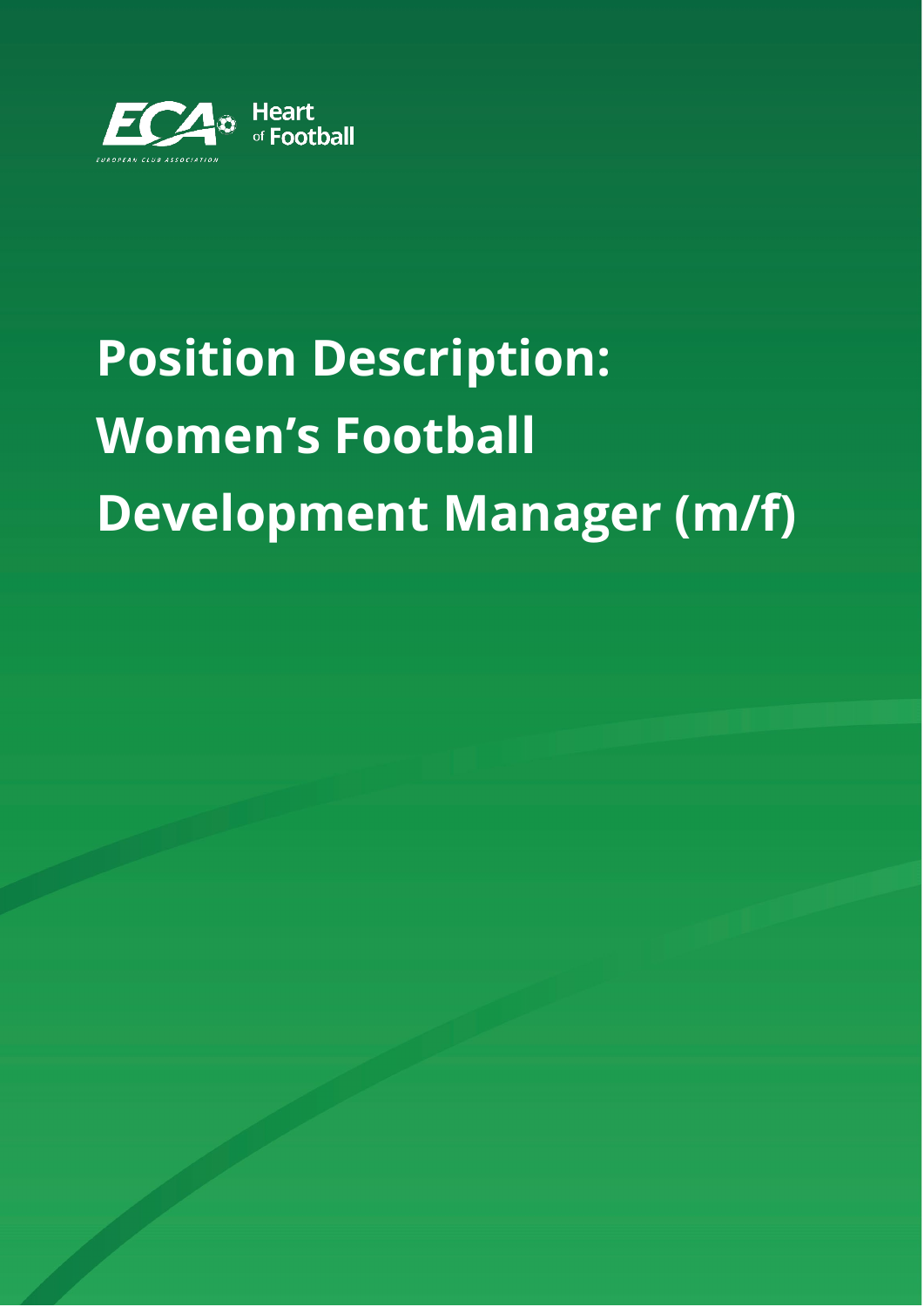

# **WOMEN'S FOOTBALL DEVELOPMENT MANAGER (m/f)**

Reporting to: Head of Women's Football

### **ABOUT ECA:**

ECA is the sole independent body directly representing football clubs at European level, with a membership panel consisting of more than 240 professional football clubs from across the continent. As the representative voice of European club football on the international football landscape, ECA's core purpose is to place clubs at the 'Heart of Football'.

ECA has an evolving team, with a headcount currently approaching 25 people, and together we are on a mission of organisational growth, targeting a performance-driven culture and delivering high impact outcomes for the Administration and Member Clubs.

Together we are working to enhance the delivery of services and activities and adapting to the shifting priorities, needs and responsibilities of football clubs across Europe.

Equity, diversity, and inclusion are core values at ECA, and we are committed to building and sustaining an inclusive and equitable working and learning environment for all staff and members.

#### **POSITION MISSION:**

In this full-time position, the Women's Football Development Manager will play a valuable role in the implementation of ECA's Be a Changemaker strategy, and the evolution of ECA's work in the women's game.

You will already have a good understanding of relevant topics such as competitions, player pathways and development, high performance, and the international match calendar.

You will be a reliable source of knowledge and inspiration on women's football matters for the Administration and member clubs, plus share ECA's ambitious and enthusiastic approach to driving lasting positive change for women's club football in Europe. You will be aware of industry developments, not limited to the women's game, and already have an established network of contacts.

You will be a critical thinker and relish the opportunity to identify and develop mechanisms and initiatives for accelerating and enhancing the professionalisation in the women's club landscape.

You will have the ability to undertake thorough research and identify and deliver services to support and add value to ECA's growing network of leading women's clubs and support the successful delivery of ECA's Women's Football Committee, specialist groups, task forces and events.

As part of a rapidly developing Football Department, you will also have the core skills and values to manage a junior member of staff.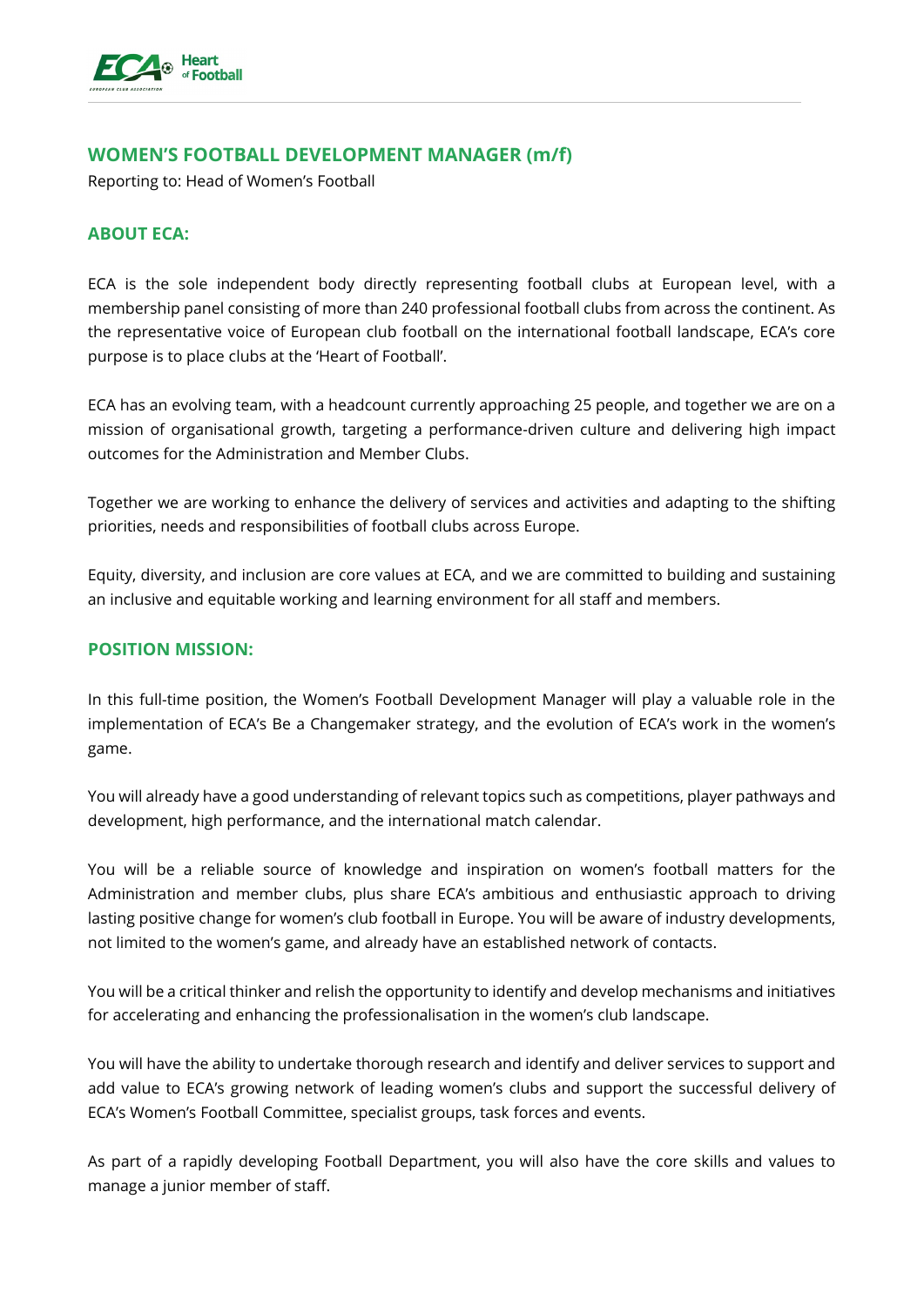

This role is based at ECA's offices in Nyon, Switzerland. Some travel to ECA-hosted events or other business engagements may be required.

# **CORE RESPONSIBILITIES:**

Reporting to the Head of Women's Football and working in close collaboration with the rest of the ECA team, the Women's Football Development Manager responsibilities will include:

- Support the Head of Women's Football in the implementation of ECA's Be a Changemaker strategy and take responsibility for specific projects.
- Establish strong relationships with ECA member clubs and women's football stakeholders.
- Conduct thorough research on a broad range of topics and provide recommendations based on key findings.
- Continually gathering, developing and monitoring research on professional women's football in order to maintain an in depth understanding of the current landscape,
- Use initiative and creativity to identify additional areas for research to extend ECA's portfolio of women's football data.
- Lead in the planning of ECA's Women's Football Committee, task forces and key events in the organisation's calendar and present project updates.
- Be a reliable source of knowledge and inspiration on women's football matters for the Administration and conceptualise innovative ways to drive the development of women's club football.
- Advance and manage an active and thriving network of relevant consultants, partners, suppliers and academics with a special interest in the women's game.
- Launch a 'state of play' club survey at the beginning of each season to ensure events and services are aligned with the game's evolving challenges.
- Proactively identify opportunities to enhance ECA's position as industry thought leaders.
- Undertake some general administrative tasks including detailed minute taking, preparing content for proposals and presentations, and drafting department communication.
- Provide additional support to ECA's CEO and Director of Football where required.

## **SKILLS AND EXPERIENCE:**

- Minimum 5 years' experience in the football industry, either in an administration environment (e.g club, league or federation), ideally in a position related to women's football, or playing at a high level.
- Sound knowledge of women's football, and women's club football in Europe in particular.
- Strong organisational and time management skills with the ability to lead multiple projects simultaneously.
- Ability to develop ideas for professionalisation initiatives and implement successfully
- Experience in managing and motivating small project teams and/or junior members of staff
- Proven ability to work independently and with a project-based approach.